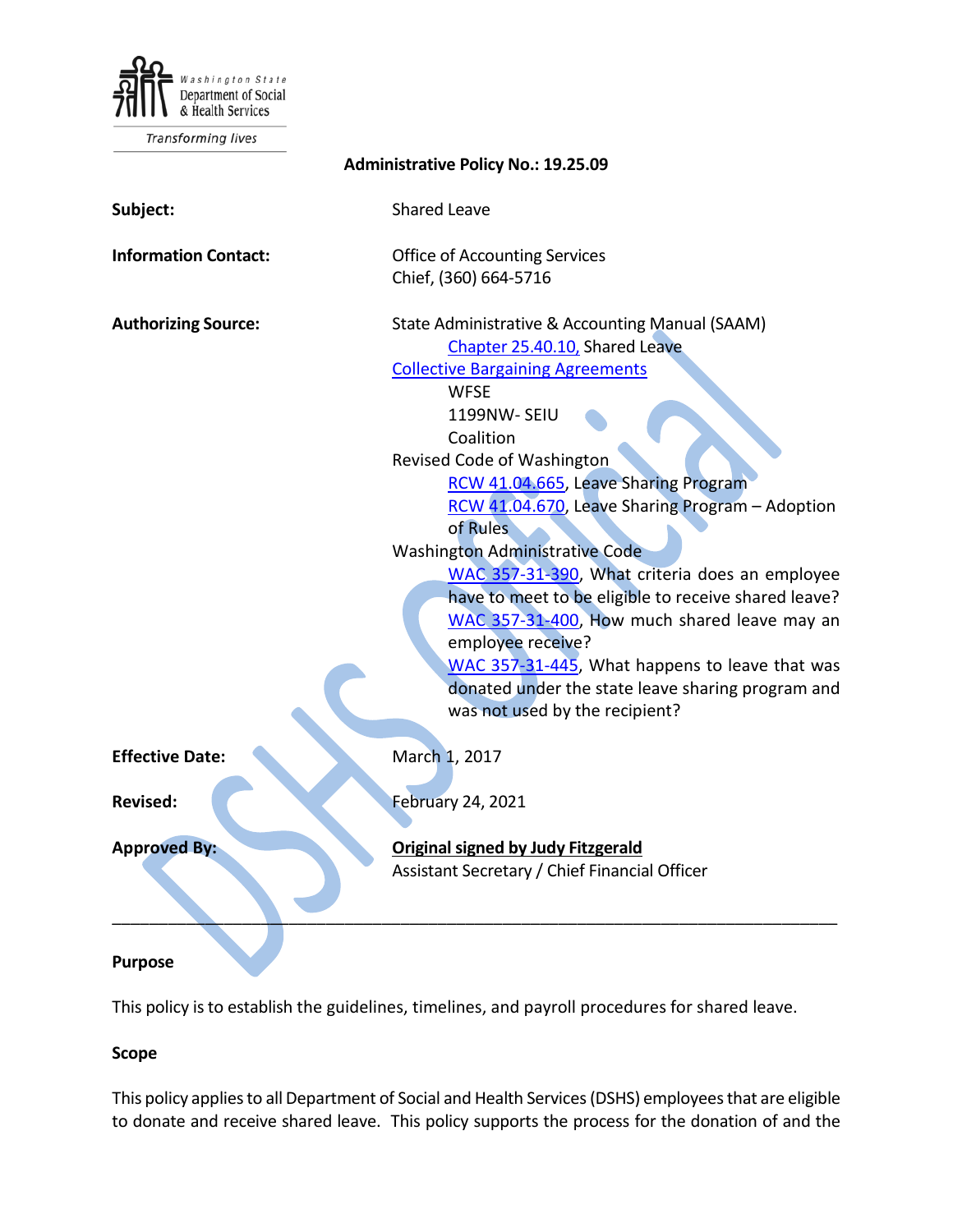Administrative Policy No. 19.25.09 February 24, 2021 Page 2

paying of shared leave that has been approved and returning unused balances when shared leave ends.

## **Additional Guidance**

DSHS Administrative Policy [18.31,](http://one.dshs.wa.lcl/Policies/Administrative/DSHS-AP-18-31.pdf) Holidays and Leave

Human Resources Division [Shared Leave Guidelines:](http://hrd.dshs.wa.lcl/Top_Toolbar/Guidlines_and_Best_Practices/Guidlines_Best_Practices.htm) Guidelines for Implementing the State Leave Sharing Program

[Washington Administrative Code](http://one.dshs.wa.lcl/HR/Guidelines/Shared%20Leave%20Guidelines.pdf)

[WAC 357-31-380,](http://apps.leg.wa.gov/wac/default.aspx?cite=357-31-380) What is the purpose of the state leave sharing program?

[WAC 357-31-395,](http://apps.leg.wa.gov/wac/default.aspx?cite=357-31-395) What definitions apply to shared leave?

[WAC 357-31-440,](http://apps.leg.wa.gov/wac/default.aspx?cite=357-31-440) How must employees who are receiving shared leave be treated during their absence?

Revised Code of Washington

[RCW 41.04.650,](http://app.leg.wa.gov/RCW/default.aspx?cite=41.04.650) Leave Sharing Program – Intent [RCW 41.04.655,](http://app.leg.wa.gov/RCW/default.aspx?cite=41.04.655) Leave Sharing Program – Definitions [RCW 41.04.660,](http://app.leg.wa.gov/RCW/default.aspx?cite=41.04.660) Leave Sharing Program – Created

[DSHS Forms Picker](http://forms.dshs.wa.lcl/)

Recipient Shared Leave Form (DSHS Form 03-221) Medical Certificate (DSHS Form 13-652) Donor Shared Leave Form (DSHS Form 03-220)

# **Definitions**

**Appointing authority** is an employee DSHS authorizes to hire and/or terminate staff. The Appointing Authority may delegate this authority.

**DSHS** means the Department of Social and Health Services**.**

**Donor** means an employee who donates leave to another employee.

**Donated leave** is the dollar value of the leave hours a donor donates through the Shared Leave Program.

**DSHS payroll office** is either the office within the Facilities, Finance & Analytics Administration that processes payroll for DSHS or the institutional payroll offices that process their own payroll.

**Employee** means an individual in DSHS who:

- 1. Is paid a salary, or wages, for work performed for DSHS;
- 2. Has been issued a state employee identification number;
- 3. Is recognized as a state employee by the State Human Resources Division; and
- 4. Is paid through the Human Resource Management System (HRMS).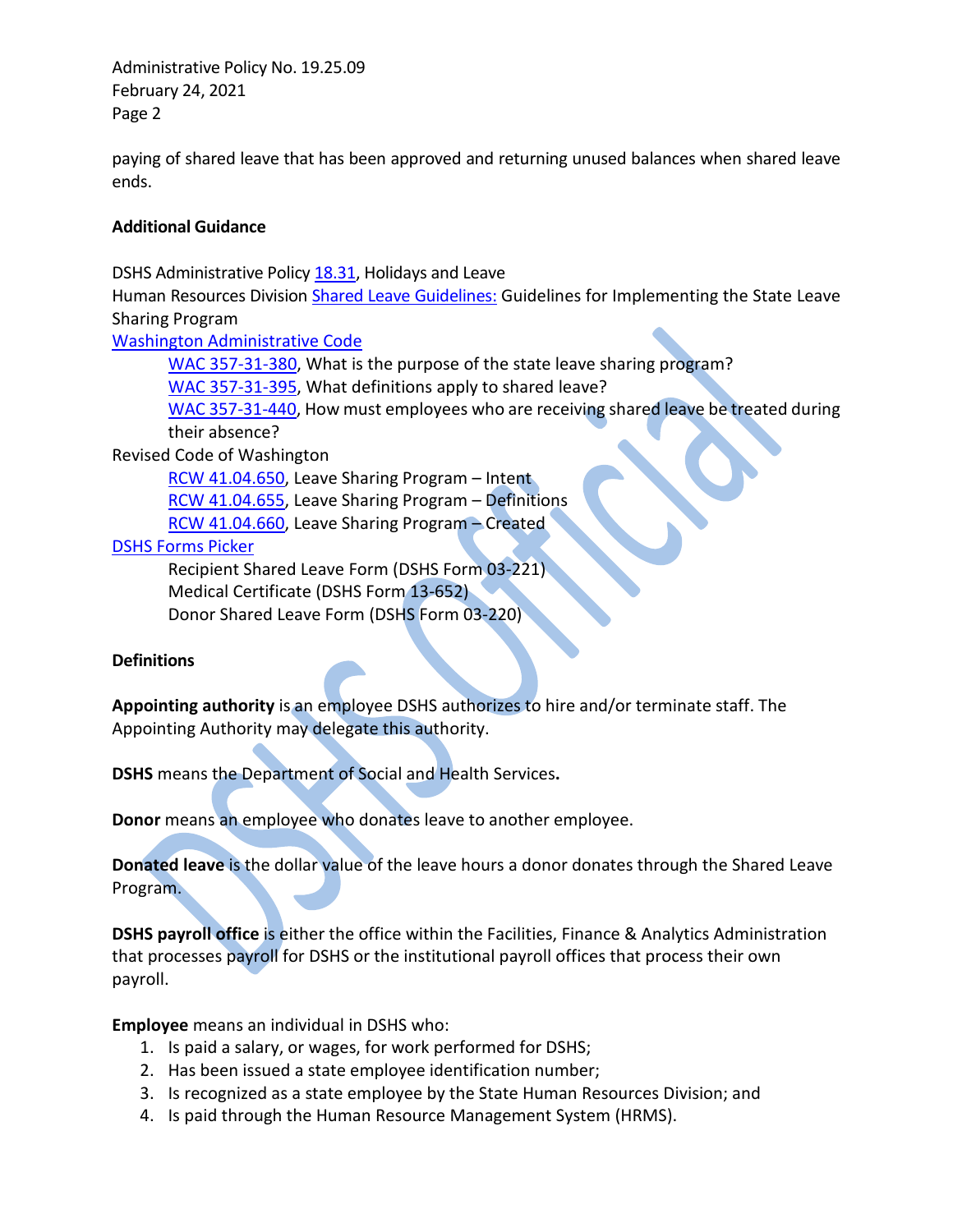Administrative Policy No. 19.25.09 February 24, 2021 Page 3

**Recipient** means an employee who receives donated leave from another employee.

**Shared leave** is the donated leave converted to hours by the receiving agency at the recipient's rate of pay. This may be more or less than the literal hours donated depending on the relative salary rates of the respective employees (SAAM).

**Timekeeper** means an employee who processes all leave and overtime slips and enters leave and overtime hours into the Human Resource Management System (HRMS) to ensure accurate payment to employee.

#### **Policy**

- *I. Requesting Shared Leave*
- **A. DSHS employees seeking shared leave must:**
	- 1. Consult with Human Resource Division (HRD) staff (to determine shared leave eligibility and requirements).
	- 2. Obtain, complete, and return the Recipient Shared Leave Form (DSHS Form 03- 221) and the Medical Certificate (DSHS Form 13-652) to the HRD.
- **B. Human Resources Division must:** 
	- 1. Consult with the employee and determine shared leave eligibility.
	- 2. If the employee is eligible, submit the Recipient Shared Leave Form and Medical Certificate to the appointing authority for approval.
- **C. The appointing authority or designee, must review, approve or deny the request, and return the shared leave forms to HRD.**

If denied, provide the reason(s) for denial in an email to HRD.

- **D. HRD representative, appointing authority, or designee must notify the employee whether the request for shared leave is approved or denied.**
- **E. HRD representative must forward the approved Recipient Shared Leave Form to the DSHS payroll office.**
- **F. DSHS payroll office must process the shared leave request and input into HRMS.**
- *II. Donating and Tracking Leave*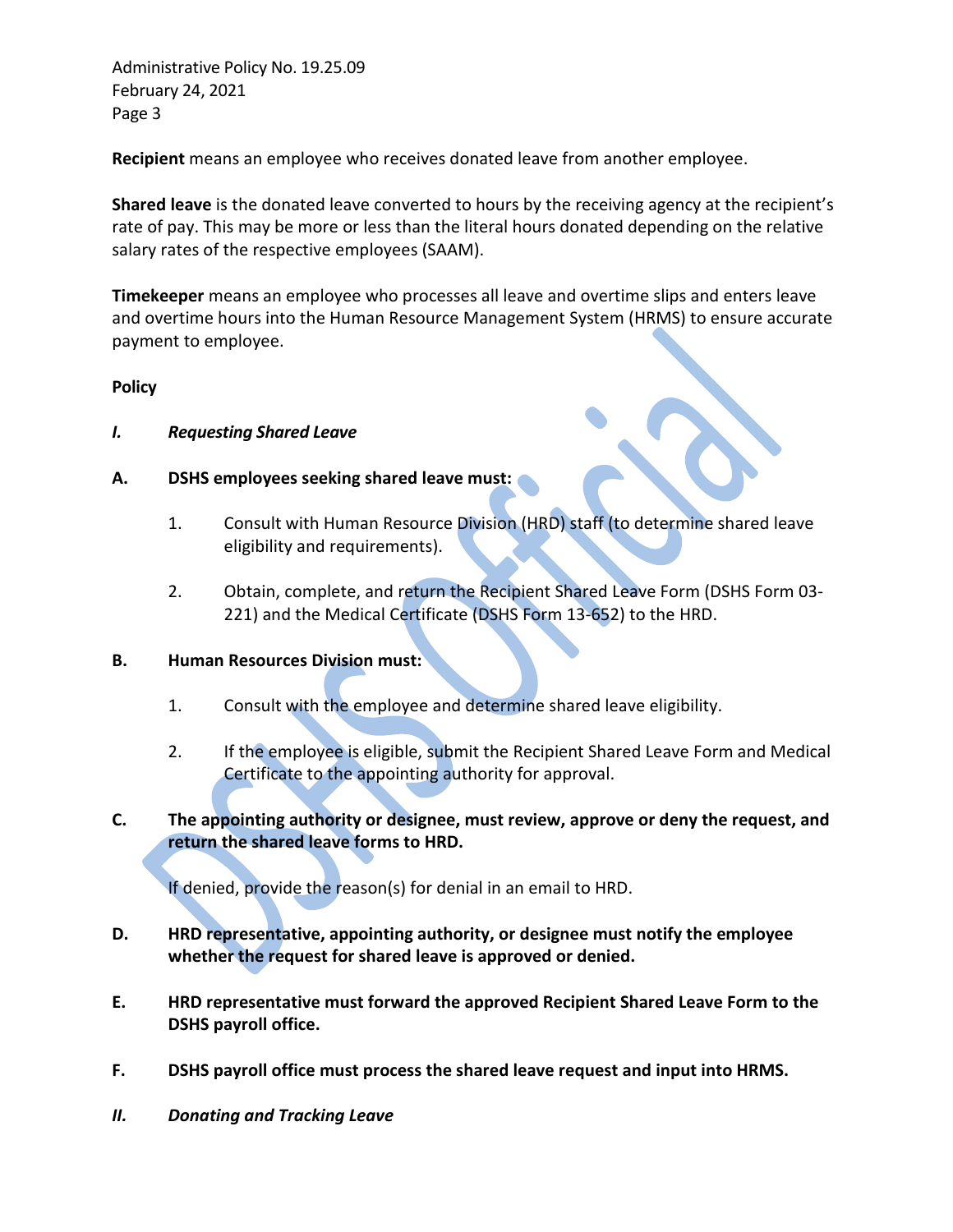# **A. An employee must complete the Donor Shared Leave Form (DSHS Form 03-220) and submit to HRD to donate leave.**

## **B. Human Resources Division must:**

- 1. Upon receipt of the Donor Shared Leave Form, HRD will determine whether or not the donor meets the criteria to donate leave as described in the HRD "Guidelines for Implementing the State Leave Sharing Program".
- 2. If the donor meets the criteria to donate leave, HRD will forward to the DSHS payroll office.
- 3. If the donor does not meet the criteria to donate leave, HRD will return the form and include a reason the leave did not meet the criteria to the donor.

## **C. DSHS payroll office must:**

- 1. Calculate and process the hours donated within HRMS.
- 2. Notify timekeepers and HRD of the total number of hours donated and received.
- **D. HRD must notify the recipient and their supervisor of hours received after they are calculated by the DSHS payroll office and remove the names of donors that wish to remain anonymous.**

# **E. Timekeeper(s) must:**

- 1. Enter the hours into the leave tracking system for recipient and donor (if donor is DSHS employee).
- 2. Notify the recipient and supervisor that the shared leave has been processed and is ready for use.

# *III. Shared Leave Donation Timeframe*

**A. Each approved shared leave request is valid for the period identified on the associated medical certification not to exceed 12 months.** 

Medical certification must be renewed annually for periods beyond 12 months.

#### **B. Donations must:**

1. Be applied to the period of time for which the current medical certificate covers.